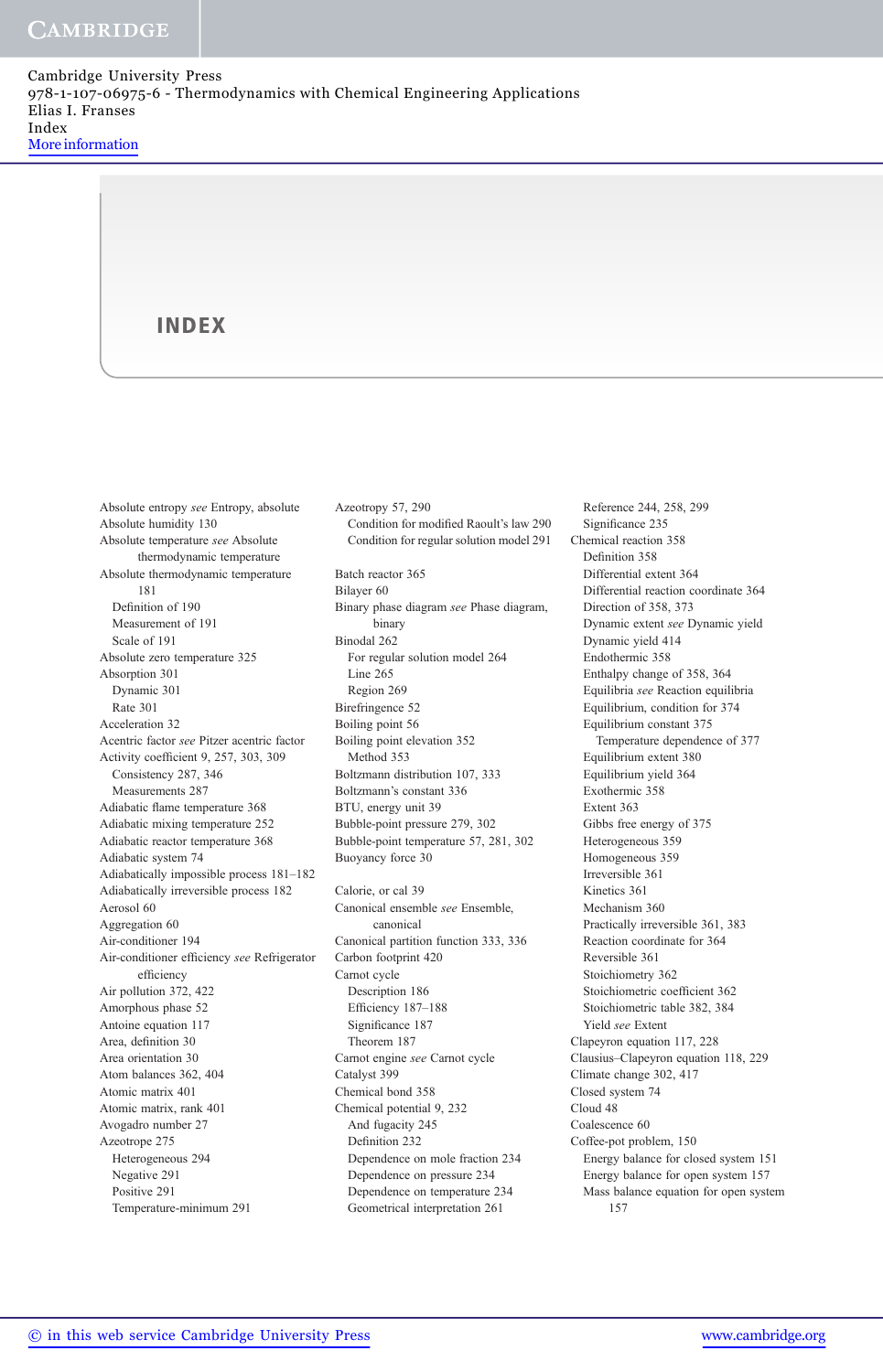Cambridge University Press 978-1-107-06975-6 - Thermodynamics with Chemical Engineering Applications Elias I. Franses Index

More information

#### 434 Index

Colligative property 320, 351, 353–354 Colloid see Colloidal dispersion Colloidal dispersion 60 Lyophilic 60 Lyophobic 60 Colloidal particle 59 Compressibility factor 106, 115, 123 Definition 106 Generalized correlation for 125–126 Lee–Kessler correlation 126 Partial molar 256 Pitzer correlation 126 Compressibility, isothermal see Isothermal compressibility Compressible liquid 17 Conditions at equilibrium 235 Conduction heat transfer 73 Conservation of energy see Energy balance equation Conservation of mass see Mass balance equation Consistency Thermodynamic, of VLE data 287 see also Gibbs–Duhem equation Consolute point 270 Consolute temperature 270 Constitutive equation 5, 7, 66, 103 Continuous flow reactor 364 Continuum description 3 Control volume 83 Convection 83 Convective heat transfer 83 Conversion factors 425 Conversion of heat into work 184 Corresponding states principle 125 Critical molar volume 113 Critical point 113 Critical pressure 113 Critical solution temperature Lower 266 Upper 266 Critical temperature 51 Cryoscopy 354 Crystalline phase 52 Cubic equation of state see Equation of state, cubic Cubic liquid crystal see Liquid crystal, cubic Cycle 81 Data sources 425 Decomposition temperature 392

Definite integral see Integral, definite Deformation 33 Elastic 33 Plastic 33 Degree of freedom 236

Density 103 Derivative 31 Mixed second partial 111 Partial 76 Second 77 Total 32 Deviations from ideality see also Solution model Negative 260 Positive 260 Dew-point pressure 279, 302 Dew-point temperature 57, 282, 302 Differential 16, 75 Differential criterion for exact 78, 82 Exact 78 Inexact 78 Integral criterion for exact 82 Integral of exact 81 Integral of inexact 81 Function for exact differential 81 Direction of chemical reaction 358, 373 Direction of heat transfer 223 Direction of mass transfer 235 Distillation 57, 274 Batch 275 Column 274 Dynamic extent of reaction see Chemical reaction, dynamic extent Ebullioscopy 353 Efficiency Actual of engine 192 Ideal of engine 192 Of air-conditioner see Of refrigerator Of Carnot heat engine 192 Of gasoline engine 372 Of heat engine 184–185 Of heat pump 196 Of refrigerator 195–196 Eigenstate see Quantum state Electrodynamic forces 29 Electromagnetic forces 29 Empirical temperature 62 Emulsion 59 Bicontinuous 59 Definition 59 Multiple 59 Oil-in-water 59 Water-in-oil 59 Endothermic reaction 358 Energy 37 Chemical 193, 417 Electrical 418 External 38 Internal 71 Kinetic 38 Mechanical 37

Potential 37 Solar 74, 417 Total 72 Total mechanical 37–38 Units 39 Energy balance equation, 73 Differential, for closed system 76 For Earth 420 General integral equation in terms of enthalpies 91 General integral equation in terms of internal energies 89 Macroscopic, for closed systems 72–101 Macroscopic, for open systems 85 Macroscopic, for open systems at steady state 88 Macroscopic, for open systems at unsteady state 85 Time derivative form, closed systems 75 Energy conservation see Energy balance Energy cost of materials 422 Energy density 40, 419 Energy efficiency 418–419 Energy sources 417 Engine Carnot see Carnot engine Cycles 193 Efficiency see Efficiency, engine Heat see Heat engine Ensemble 330 Average 330 Canonical 331 Microcanonical 331 Enthalpy 91, 214 Data on standard enthalpies of formation 426 Definition 91–92 Effect of pressure 219 Effect of temperature 219 Measurement 92 Of ideal gas 218 Of formation, standard 366, 426 Of liquid 98, 218 Of mixing 259 Enthalpy change of reaction 358, 364 Temperature dependence of 366 Enthalpy of mixing 92, 259 Entropy 181 Absolute 328 And disorder 9, 337 Calculation 201, 205 For ideal gas 201–202 For liquid 202 For purely thermal process 203 Definition of 200 Dependence on pressure 215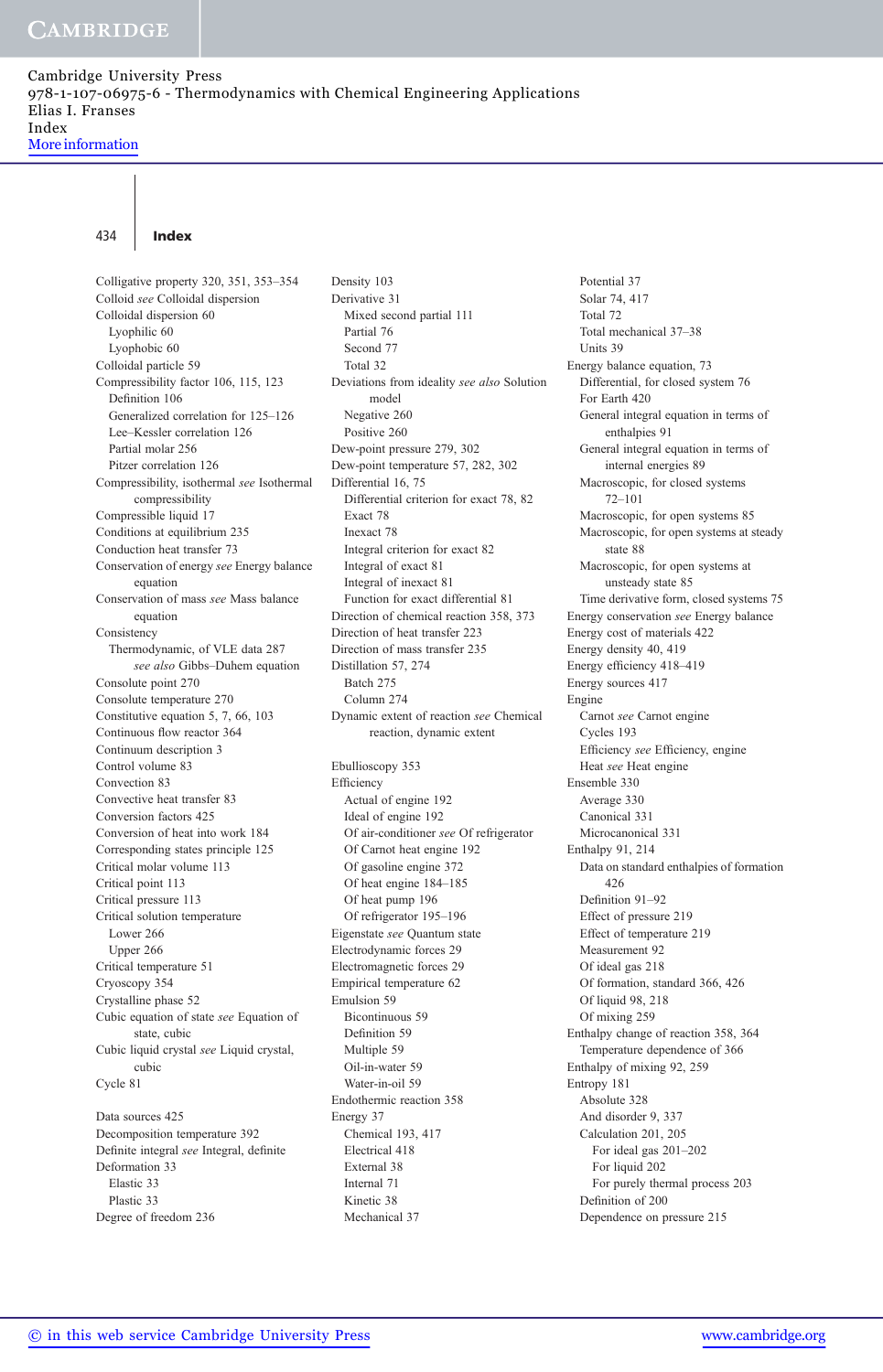Cambridge University Press 978-1-107-06975-6 - Thermodynamics with Chemical Engineering Applications Elias I. Franses Index More information

#### Index  $\vert$  435

Dependence on temperature 215 Dependence on volume 216 Derivation 198 Inequality principle 206, 209 Measurement of 8, 181, 219 Molecular interpretation of 337 Of mixing 252, 259 Relative 201 Residual 328 Significance 8, 199 Equal a-priori probabilities, principle of 331 Equation of state 65, 103 And Minus First Law 61 Cubic 112, 114, 122–123 Data 425 Generalized correlation for 125–126 Generic cubic 123 Lee–Kessler correlation 126 Pitzer correlation 126 Of ideal gas 19, 105 Of liquids 126 Of mixtures 135 Of nonideal gases 111 Of solids 126 Of solutions 105 Of wet steam 127 Peng–Robinson 123 Pitzer correlation 126 Redlich–Kwong 122 Van der Waals 112 Virial 123 Virial, pressure-explicit 124 Virial, volume-explicit see Virial Equilibrium Mechanical 15 Phase 226 Equilibrium extent of reaction see Chemical reaction, equilibrium extent Equilibrium yield of a reaction see Chemical reaction, equilibrium yield Ergodic hypothesis 330 Exact differential see differential Excess enthalpy 259 Excess entropy 259 Excess Gibbs free energy 259 Excess quantity 259 Excess surface density 348 Excess volume 259 Existence of equilibrium phase; see Minus Second Law Excluded volume 110 Exothermic reaction 358 Extensive property 61, 342 External fields effects 11 Extraction; see liquid–liquid extraction

Feasibility of a process 181 First and Second Laws combined 205 For one-component closed system First version 205 Fourth version 214 Second version 214 Third version 214 For two-component open system 233 First Law 5, 71 First version 71 Generalized 72–73 First Law of thermodynamics see First Law Flame temperature, adiabatic see Adiabatic flame tempearture Flow work 90 Fluid, definition of 34 Fluid phase 50 Foam 59 Food calorie see kilocalorie Force Body 29 Definition 28 Electrodynamic ch 2 External 15, 29 Fundamental 29 Gravity 24, 28 Hydrodynamic 30 Hydrostatic 30 Intermolecular 29 Internal 29 Macroscopic 29 Magnetostatic ch 2 Microscopic 29 Pressure 29 Shear 29 Strong 29 Surface 29 Surface tension 29 see also Surface tension Weak 29 Force balance 15, 30 Macroscopic 15 Microscopic 16 Free volume 110 Freezing point depression 354 Fugacity 9, 244 And chemical potential 245 Calculation 246 Definition 245 Dependence on pressure 248 Dependence on temperature 248 Measurement 246 Of component in mixture 255 Of liquid 247 Of nonideal gas 246 Units 244

Fugacity coefficient 9, 245–246 Of component in mixture 255 Fundamental forces 29 Gas constant see Universal gas constant Gas expansion Ideal gas 141 Adiabatic irreversible 144 Adiabatic reversible 142 Isothermal irreversible 141 Isothermal reversible 142 Nonideal gas 147 Gas-in-liquid dispersion 59 Gas–liquid equilibrium 300 Gas phase see Phase, gas Generalized correlation see Equation of state General 125 Lee–Kessler 126 Pitzer 126 Geothermal heat pump see Heat pump Geothermal heat pump efficiency see Heat pump efficiency Gibbs adsorption isotherm equation 348 Gibbs–Duhem equation 9, 342 Derivation 343 For activity coefficients 287, 345 Differential criterion for 345 Integral criterion for 346 For partial molar volumes 345 For two phases 348 Gibbs free energy 9, 214 Data on standard Gibbs free energy of formation 426 Definition of 214 Dependence on pressure 220 Dependence on temperature 220 Dependence on volume 220 Minimum 225 Of formation 329 Of mixing Excess 258 Of ideal gas 254 Nonideal 258 Of chemical reaction 375 Standard of formation 426 Gibbs–Helmholtz equation 378 Gibbs phase rule 236 Mnemonic for 236 Gibbs theorem 254 Global warming 303, 420 And energy balance equations 74 Gravity force 24, 28 Gravitational constant 24 Greenhouse gas 419 Green's theorem on a plane 81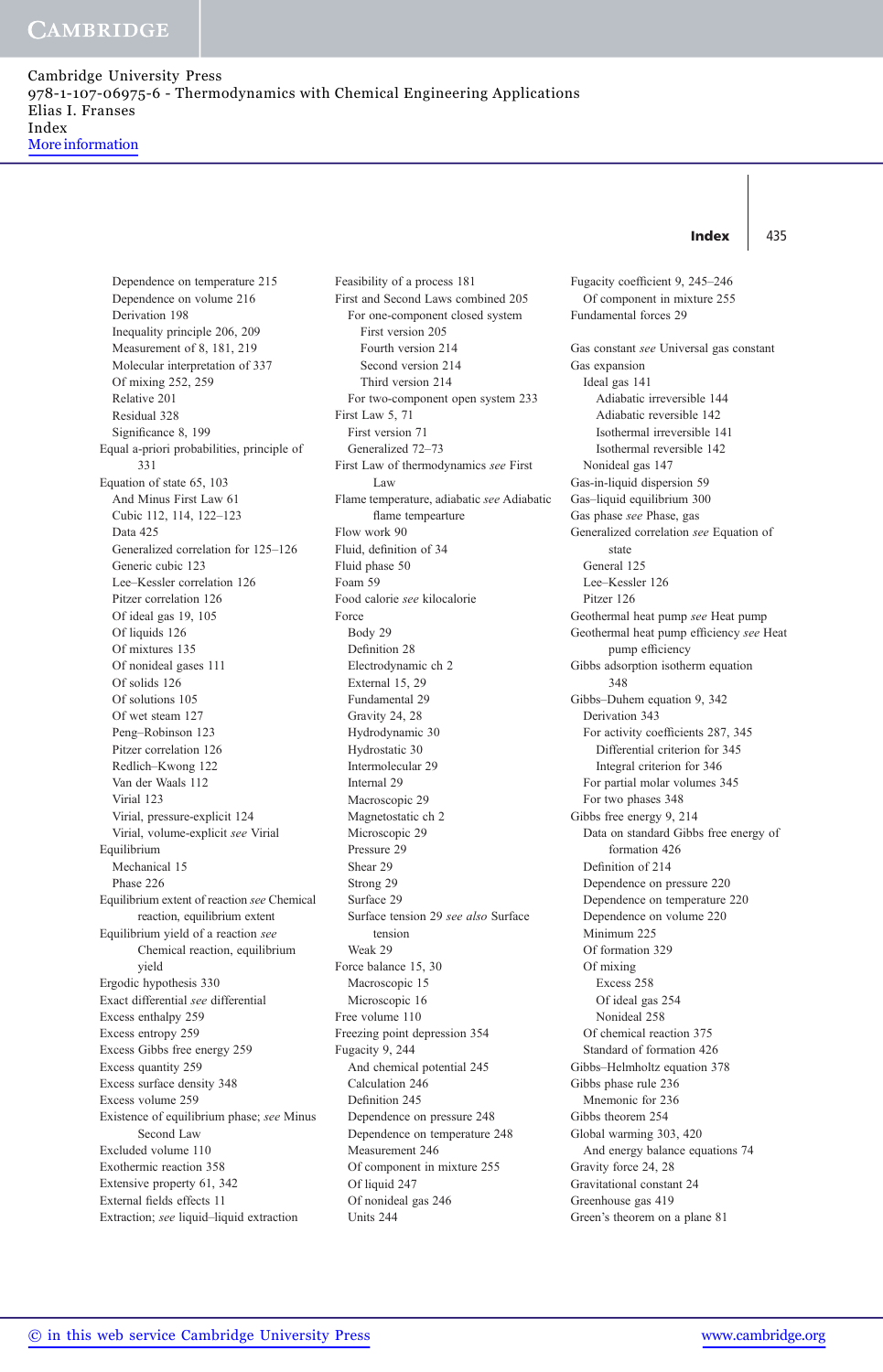436 Index

Heat 73 Conduction 73 Definition 73 Measurement 73 Molecular basis of 337 Of reaction see Chemical reaction, enthalpy change of Radiation 73 Heat capacity 71 At constant pressure 94 At constant volume 93 Data 426 Definition 71, 93 Molar 93 Of ice 326 Of ideal gases 96–97 Of liquids 95, 98 Of nonideal gases 98 Of solids 98, 327 Of solutions 99 Ratio 143 Specific 71, 93 Translational kinetic energy contribution to 107 Heat engine 184 Heat engine efficiency 184, 192 Heat exchanger 158 Heat exchanger, cocurrent 159 Heat exchanger, 158 Heat exchanger, countercurrent 159 Heat flux 89 Heat of mixing see Enthalpy of mixing Heat pump 196, 418 Heat pump efficiency 196 Heat of reaction see Enthalpy change of reaction Heat radiation see Heat, radiation Heat reservoir 194 Heat, specific see Heat capacity Heat transfer 182 see also Heat Heat transfer by convection see Convective heat transfer Heat transfer coefficient 86, 166 Definition 86 Overall 162 Overall external 162 Overall internal 162 Helmholtz free energy 214 Definition 214 Dependence on pressure 219 Dependence on temperature 220 Minimum 224 Henry's constant 300 Data for 426 Henry's law 300 Henry's law constant see Henry's constant

Ideal gas 19 Ideal gas expansion 141 Adiabatic irreversible 144 Adiabatic reversible 142 Entropy change of 201–202 Isothermal irreversible 141 Isothermal reversible 142 Ideal gas mixture 129, 253 Ideal gas temperature see Temperature, ideal gas Ideal solution see Solution, ideal Immiscible liquids 309 Incompressible fluid 19 Incompressible liquid 16 Indefinite integral 16 Independent component 237 Inexact differential see Differential, inexact Infinite dilution 300 Integral 16 Definite 17 Double 81 Indefinite 16 Line 81 Surface 89 Volume 89 Integrating denominator 80 Integrating factor 80 Intensive property 61, 342 Interface 58 Fluid 59 Interfacial region 58 Interfacial region, thickness 58 Interfacial tension 59 Intermolecular forces 29 Internal combustion engine 371 and ch 18 Internal energy, 71 Definition 71 Dependence on pressure 217 Dependence on temperature 109 Dependence on volume 217 Measurement 71, 219 Molecular interpretation 72 And First Law 71 Irreversible work 36 Isenthalpic process 168

Isentropic process 206 Isobaric process 146 Isolated system 331

Isopiestic vapor pressure method 351

Heterogeneous reaction see Chemical reaction, heterogeneous

Hexagonal liquid crystal 55 Humidity, absolute 130 Humidity, relative 130

Isothermal process 141 Isothermal compressibility 17, 103 Of ideal gas 104 Of liquid water 104

Joule, energy unit 36 Joule's experiments 70 Joule's hypothesis 70 Joule–Thomson coefficient 169 Joule–Thomson effect 169

Kelvin equation 347 Kilocalorie, or kcal 39 Kilowatt hour, or kWh 40 Kinetic energy 38

Lagrange undetermined multipliers 333, 406 Lamellar liquid crystal 54 Laplace–Young equation 347 Le Chatelier principle 377, 386 Lee–Kessler correlation 126 Length 27 Length scale 3, 50 Length units 27 Lewis and Randall rule 256 Lipid bilayer see bilayer Liposome 54, 60 Liquid aerosol 59 Liquid crystal 53 Liquid crystalline phase 53 Cholesteric 54 Cubic 55 Hexagonal 55 Lamellar 54 Lyotropic 53 Nematic 54 Smectic 54 Thermotropic 53 Liquid-in-gas dispersion 59 Liquid–liquid equilibrium 235, 293, 307 Liquid–liquid extraction 308 Liquid–vapor equilibrium 308 Log mean temperature difference 163 Lower critical solution temperature 265

Margules equation 260 Mass balance, carbon dioxide 419 Mass balance equation For carbon dioxide 419 For methane 419 For open system 84 Mass transfer 301, 311, 316 Coefficient 301 Driving force for 301, 311, 316 Rate 301 Resistance 301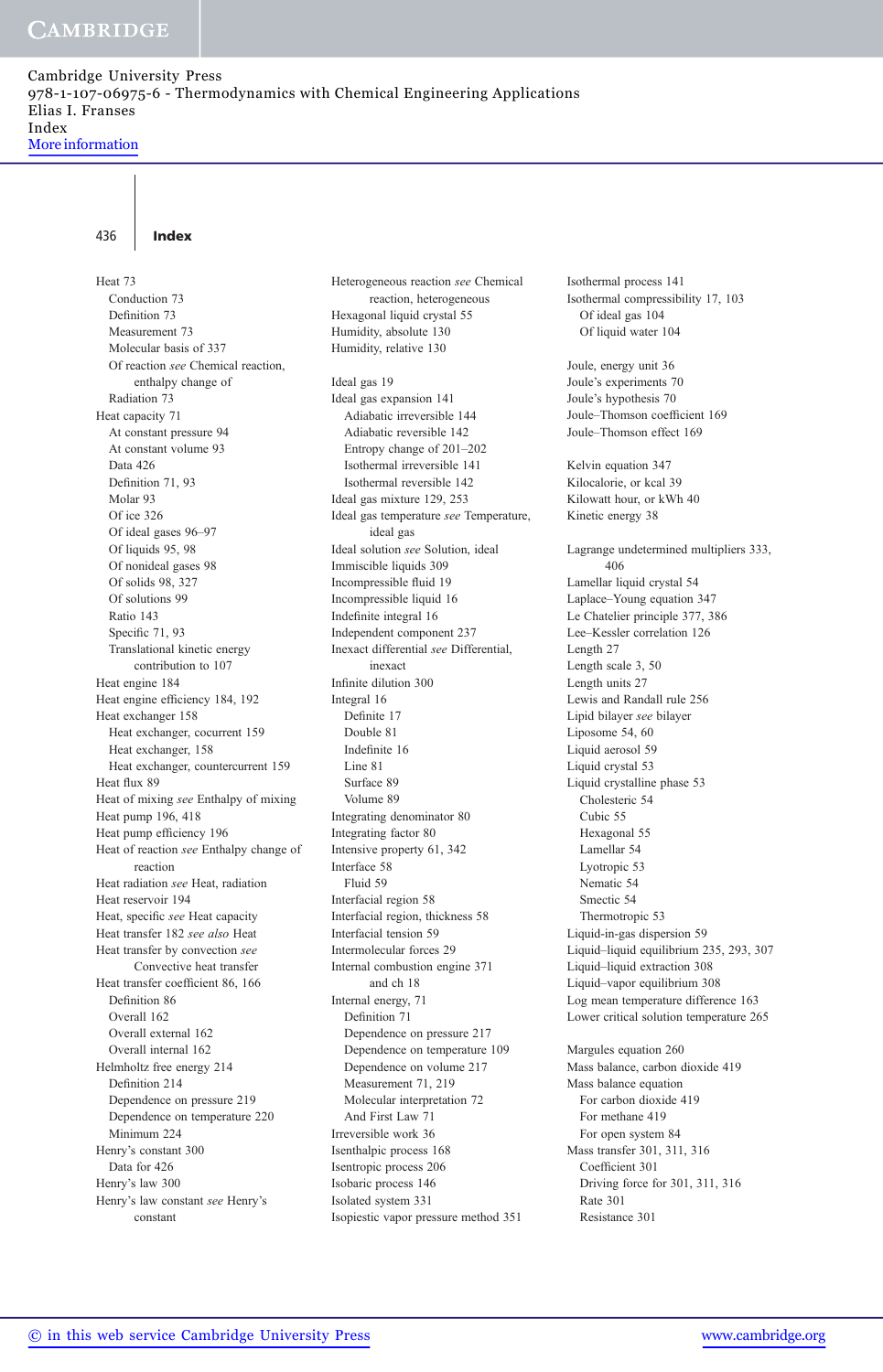Index  $\vert$  437

Perfect gas mixture see Ideal gas mixture

Mass units 28 Maximum possible useful work 224–225 Maxwell's equal area construction 121, 229, 231 Maxwell's relations 221 McCabe–Thiele method 281 Mechanical energy 37 Mechanical energy conservation principle 39 Mechanical work 35 Mechanics 1 Mechanics, definition 27 Mechanics, laws 1, 4 Mechanics, primitive concepts 27 Melting point 229 Effect of pressure 229 Mercury vapor exposure 119 Metastable equilibrium phase 52 Metric system of units 27 Metrics of learning thermodynamics see Thermodynamics, metrics of learning Micelle 55, 60 Microcanonical ensemble see Ensemble, microcanonical Microemulsion 60 Microstate 337 Minus First Law 4, 61–62, 67 And equation of state 4, 61 Statement 4, 61 Minus First Law of thermodynamics see Minus First Law Minus Second Law 4, 61–62, 67 And existence of equilibrium phase 4, 61 Statement 4, 61 Minus Second Law of thermodynamics see Minus Second Law Mixed second partial derivative 77 Mixing process 147 Athermal 92 Endothermic 92, 249 Enthalpy change of 92, 259 Entropy change 252, 259 Exothermic 92, 249 Gibbs free energy change 253 Volume change 131 Molar volume of a mixture 131 Nanoparticle 59 Natural variable 214 Nematic liquid crystal see Liquid crystal, nematic

Nernst partition coefficient 310 Newton's second law of motion 30 Non-equilibrium systems 6

Nonideal enthalpy of mixing see Excess enthalpy Nonideal entropy of mixing 259 Nonideal gas equation of state 111 see also Equation of state Nonideal gas mixture 255–256 Nonideal Gibbs free energy of mixing see Excess Gibbs free energy of mixing Nonideal solution model 260 Asymmetric 260 Symmetric 260 Nonideal volume of mixing see Volume of mixing Nucleation Heterogeneous 263 Homogeneous 263 Nuclei 263 Number-average polymer molecular weight 320 Number of independent reactions 237, 400 Open system 74, 84 Mass and energy balance equations for 88–89, 91, 84 Order Long-range 52 Orientational 52–53 Positional 52–53 Short-range 52 Ordinary differential equation 153 Inhomogeneous 153 Homogeneous 154 Osmometry 320 Osmosis 317 Application to electrolytes 319 Application to polymer molecular weight 319 Definition 317 Reverse 322 Van 't Hoff analysis 317 Osmotic equilibrium 317 Osmotic pressure 317 Partial derivative 76 First 76 Mixed second 77 Second 77 Partial molar compressibility factor 256 Partial molar enthalpy 249 Partial molar entropy 234 Partial molar Gibbs free energy see chemical potential Partial molar volume of a component in a mixture 131 Geometrical representation 134

Partition function, canonical 333 Peng–Robinson equation of state 123 Phase 47 Amorphous 52 Crystalline 52 Definition 47 Equilibrium 47 Fluid 50 Gas 50 Liquid 50 Liquid crystalline 53 Metastable equilibrium 52 Non-equilibrium 48 Solid 52 Stable equilibrium 52 Vapor 51 Phase boundary 58 Phase diagram 266 Binary 266 Ternary 266 Phase equilibrium 226, 228 One-component 226, 228 Two-component 235 Phase rule; see Gibbs phase rule Phase separation 259, 261 Phase transition 55, 57, 227–228 Pitzer acentric factor 126 Pitzer correlation for second virial coefficient 126 Plait point 269 Polyhedral foam see Foam Polymer molecular weight 319 Positive azeotrope 291 Poynting factor 247, 278 Pressure 32 Absolute 33 Anisotropic 34 Barometric 33 Blood 35 see also blood pressure Critical 113 Definition 32 Gauge 33 Gradient 33 Hydrodynamic 33 Hydrostatic 33 Matrix 34 Negative 121 Normal 34 Partial 35, 129 see also partial pressure Reduced 66 Shear 34 Spatial distribution 14–15 Sublimation 34, 57 Tensor 34 Units 32–33 Vacuum 33 Vacuum gauge 33 Vapor 34 see also vapor pressure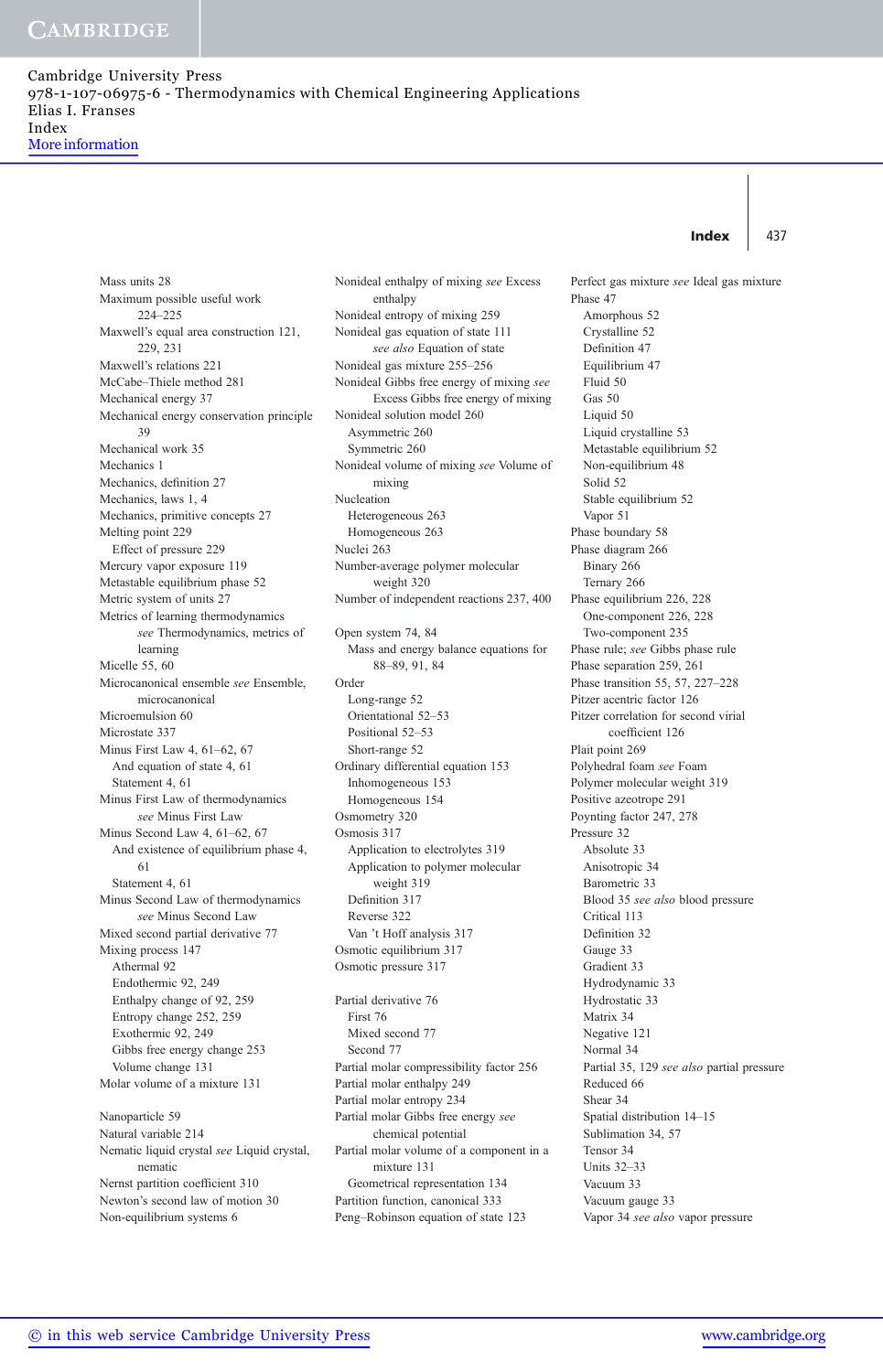Cambridge University Press 978-1-107-06975-6 - Thermodynamics with Chemical Engineering Applications Elias I. Franses Index More information

438 Index

Pressure–composition  $(P-x-y)$  diagram 279 Pressure measurement 32 Bourdon gauge 33 Dead weight tester 33 Manometer 32–33 Principle of corresponding states 125 Principle of equipartition 98 Principle of moderation 377 Probability of energy state For canonical ensemble 332 For microcanonical ensemble 331 Quality, steam see Steam quality Quantum-mechanical state Of molecule 330 Of system 330 Quantum mechanics 329 Radiation heat transfer see Heat, radiation Raoult's law 278, 286 Modified 286 Reaction equilibria Gas-phase reaction 381 Gas-phase reaction, ideal gas 381 Heterogeneous reaction 392 Liquid-phase reaction 388 For multiple reactions Yields from equilibrium constants 402 Yields from minimization of Gibbs free energy 403 Nonideal gas mixtures 387 Reaction equilibrium constant 375 Temperature dependence of 377 Reaction kinetics 361 Reaction mechanism 360 Reactive system and phase rule 237 Redlich–Kister equation 260 Redlich–Kwong equation of state see Equation of state, Redlich–Kwong Reduced molar volume 125 Reduced pressure 66 Reduced temperature 66 Reference state 257 Reference chemical potential see Chemical potential, reference Refrigerator 194 Efficiency Actual 196 Ideal 195 Regular solution model 260 And activity coefficients 260 Definition 260 Enthalpy change on mixing 260 Entropy change on mixing 260

Gibbs free energy change on mixing 260 Parameter 260 Relative humidity 130 Relative volatility 274 Reservoir see Heat reservoir Resistance thermometer 64 Reverse osmosis 322 Reversible work 36–37, 83 Rotational energy 72 Saturated liquid 57 Saturated vapor 57 Scalar 32 Second Law 5, 181, 185 And absolute temperature 207 And entropy 207 Experimental basis 181 First version 185 Other versions 207 Second Law of thermodynamics see Second Law 7.2 Second partial derivative 77 Second virial coefficient see Virial coefficient Selectivity see Relative volatility Semipermeable membrane 315 Shaft work 70, 74 Shock wave 49 Simple thermodynamic phase 11, 61 Smectic liquid crystal 54 Solar energy 74 Solid phase 52 Solid–liquid equilibrium 56–57 Solubility of gas in liquid 302 Solubility of solid in a liquid 355 Solubilization 309 Solution Ideal 249 Metastable 263 Nonideal 249 Stable 262 Solution model 259 Asymmetric 260 Margules equation 260 Redlich–Kister equation 260 Regular 260 Symmetric 260 Unstable 262 Solution nonideality parameter 321 Specific heat see Heat capacity Specific property 61 Spinodal 262 Decomposition 263 Definition 262 For regular solution model 264 Line 265

Region 269 Triangle 270 Stability, thermodynamic see Thermodynamic stability Stage, of distillation column 275 Actual number 281 Ideal 275 Minimum number of 275 Theoretical 275 State function 76 Statistical mechanics 329 Steam quality 127 Experimental determination 170 Steam tables 127 Data 426 Saturated steam 127 Superheated steam 127 Stoichiometric coefficient of reaction 362 Stress 32 Definition 32 Normal 32 Tensile 32 Tensor 34 Subcooled liquid 56 Subcritical temperature 51 Sublimation 57 Sublimation pressure 57 see Pressure, sublimation Supercooled liquid 56 Superheated vapor 57 Supercritical fluid 51 Supercritical fluid phase 51 Surface 58 Surface area 31 Surface excess density see Excess surface density Surface tension 40, 59, 347 Surface thermodynamics 10, 347 Surroundings 74 Sustainability 421 System 74 Adiabatic 74 Batch 87 Closed 74 Effectively adiabatic 74 Open 74, 84 Semi-batch 87 Tank emptying 170 Tank filling 170 Taylor series expansion and 318 Temperature Absolute 62, 190 Absolute zero 325 Consolute 270 Critical 51 Empirical 62